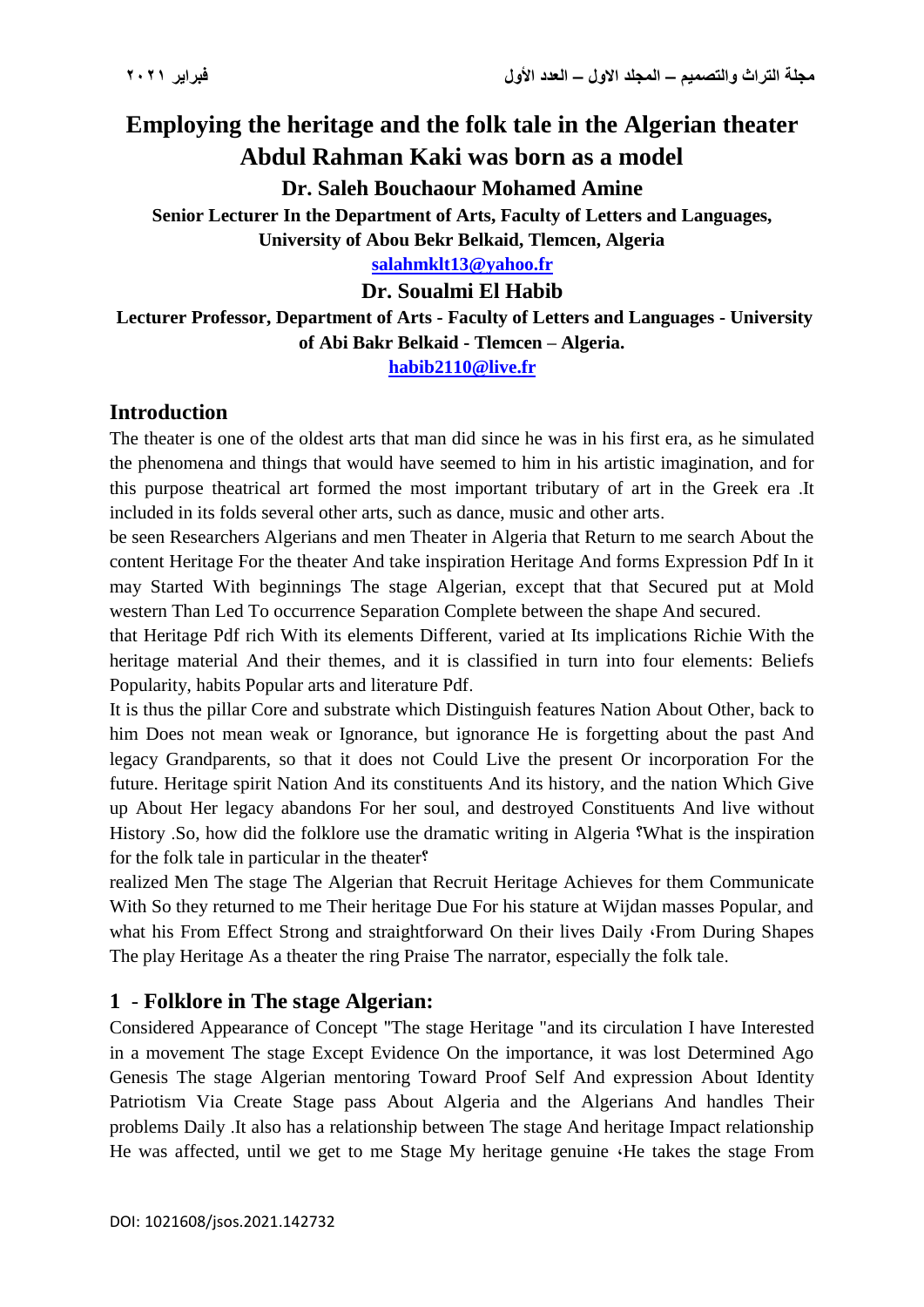Heritage New contents and forms, and it works On Save it, as that Heritage Leave to theater Room for freedom And creativity.

"be seen Erase Debt Bcharizzi that The stage It was Wants that is being Algeria Purely What Except in Its technical side Where Follow the pattern Western, which did not Not at Possible avoid it Because he did not Not There is another  $\cdot$  [1]" and the theater The Algerian pass Always about life The algerian  $\cdot$ Because he was born from the womb of crises and developed through his handling of society's circumstances and thorny issues, trying to find facts and reveal shortcomings.

## 1-1- **The folklore of Abd al-Rahman Walad Khaki:**

Prepare the artist Theatrical The Algerian Slave Capable Boy Slave merciful Khaki nobody Highlights Men The theater Whose Consecrated their lives To serve him Has Specialize About Jealous Of playwrights The Algerians With his research Persevering About Experiment a play Authentic And reference popularity For theatrical art With His retention His obligations For the community And his issues, and she was Experiment Rooting Has Installed on shapes Expression Pdf And try Enrich it  $\Delta$  and from Reasons Orientation khaki to me folklore he is Try it rooting This the art And preservation On That Shapes The play Traditional From the transient .

Perhaps what We find at Kaki employment Of the heritage Pdf, it is make from him Matter Dramatic, and he gave Through this an opportunity for the reader or Spectator To meditate And thinking Reality, and from Then Take Attitude positive About it, as he wanted Also Submit His visions Future Purpose, where Refuge to me Connectivity between Indeed And the dream, between Date Written, visualized, and step by step Positive When He sent Heritage From New, and we made We stand Before ourselves First, in front of our reality Old and modern, to come to me consequences Positive .

# **2- The dramatic tale :**

The story is considered the cornerstone on which the theatrical work is built, because the play in its simple concept is that story that tells about people in terms of the events that happen to them, their attitude towards them, their interpretation of it and their destinies in it  $[1]$ Without a narration, the text loses its core and coherence, and the expression becomes abstract, devoid of meaning and connotation.

The story defines events and makes them flow into the idea, develop it and strengthen it in a coherent time and place, because it is the natural and direct extension of the beginnings of human thought  $\lceil \mathbf{v} \rceil$ This is in order to influence and persuade the recipient, just as the story delineates the roles of the characters and defines their physical and psychological features and defines their social and intellectual orientation. Thus, it is the basic position from which the action starts, and it is the motives of the characters to reach the goal that the story decided, and it is also the source of the circle topic. His events are among those characters.

The story is not just a storytelling contiguous events stacked together without a logical causal relationship, and it is not just textual reporting news that is predominantly narrative character, but rather a story of events according to their chronological order and their spatial character in a distinctive artistic and aesthetic way, in which events interact and the characters move, and the corresponding grows in a logical direction It is necessarily heading to a logical conclusion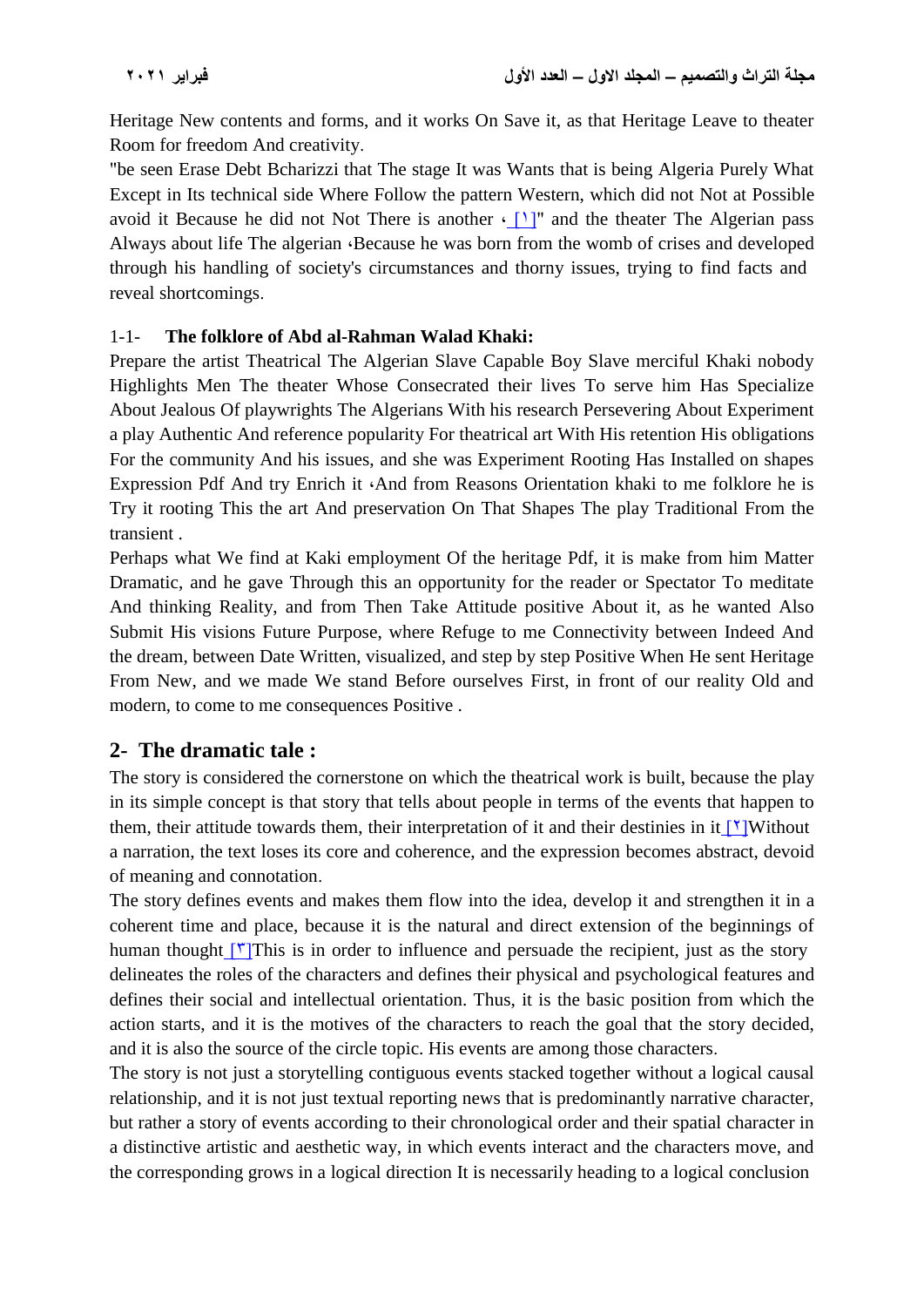derived from the events themselves, as the parts of the story are interconnected through a chronological sequence that we understand through dialogue, this element that distinguishes drama from the rest of the other races is the reservoir of the story and expressed in the time of the dramatic action, that is, the time varies and varies between the story and the action The story is its events that took place in the past and it must have its own style of expression, either the narration or the monologue, and only here it is possible to distinguish between the time of the story and its sequence of events and the time of the concrete action.

The dramatically woven story is one that focuses on one action, and feeds it with partial actions that will increase his focus, not contribute to the distraction of the recipient's mind and his thinking, and from it the leadership rope that connects to the idea and the story in the drama is lost, distinct from what is elsewhere, as it is not historical .Literally in tight chronological harmony, they are tuned to give each introduction an effect and everything its causation  $\lceil \frac{\xi}{\xi} \rceil$  is characterized by unity and pragmatism.

Therefore *the verb* in the story must be one, as it is not just the sum of consecutive partial events that are summed up by one person, since one cannot be alone to perform a specific function that has nothing to do with this whole, so the heroine character may perform sequential actions with different positions but are not interrelated Under the logic of causation, the causes must be related to the causes and the introduction leads to an outcome  $\lceil \circ \rceil$ And the story in the play must be distinguished from the typical story that is told in ordinary life, and that it differs completely from the historical fable that adheres to reality and determines the facts in a precise chronological order without creativity or intellectual imagination, so that it does not go beyond the naive tale that does not The mind accepts them as tales of metaphysical forces and superstition that are beyond the ordinary without adhering to the rules of art, logic of events, realism of content and unity of the story  $\lceil \cdot \rceil$  because the dramatic action is divided into sequential and interconnected parts according to a dramatic logical necessity, which are the beginning, the middle and the end, and the story must follow that division and logical sequence of its parts and go side to side according to the action's time and events, so that it is convincing to the recipient when experiencing the dramatic action, and even He does not wander between the folds of the story and its events, searching for its parts, and avoids the emotional merging of events.

The story in the play is nothing but a means to the topic, and a receptacle for the idea, and excessive attention to it makes it an end of entertainment, not a means to convey a noble message, so Brecht called for breaking this unity and its sequence, which makes it lose the development of the recipient's illusion, but this mistake is that Brecht was calling for the destruction of the sequence of the story As evidenced by the fact that all of his plays have a courtly narrative story, because the play is the first thing on which it is based on narrative enjoyment, and because the story is intended for its own sake before it is a means to its goals  $[V]$ .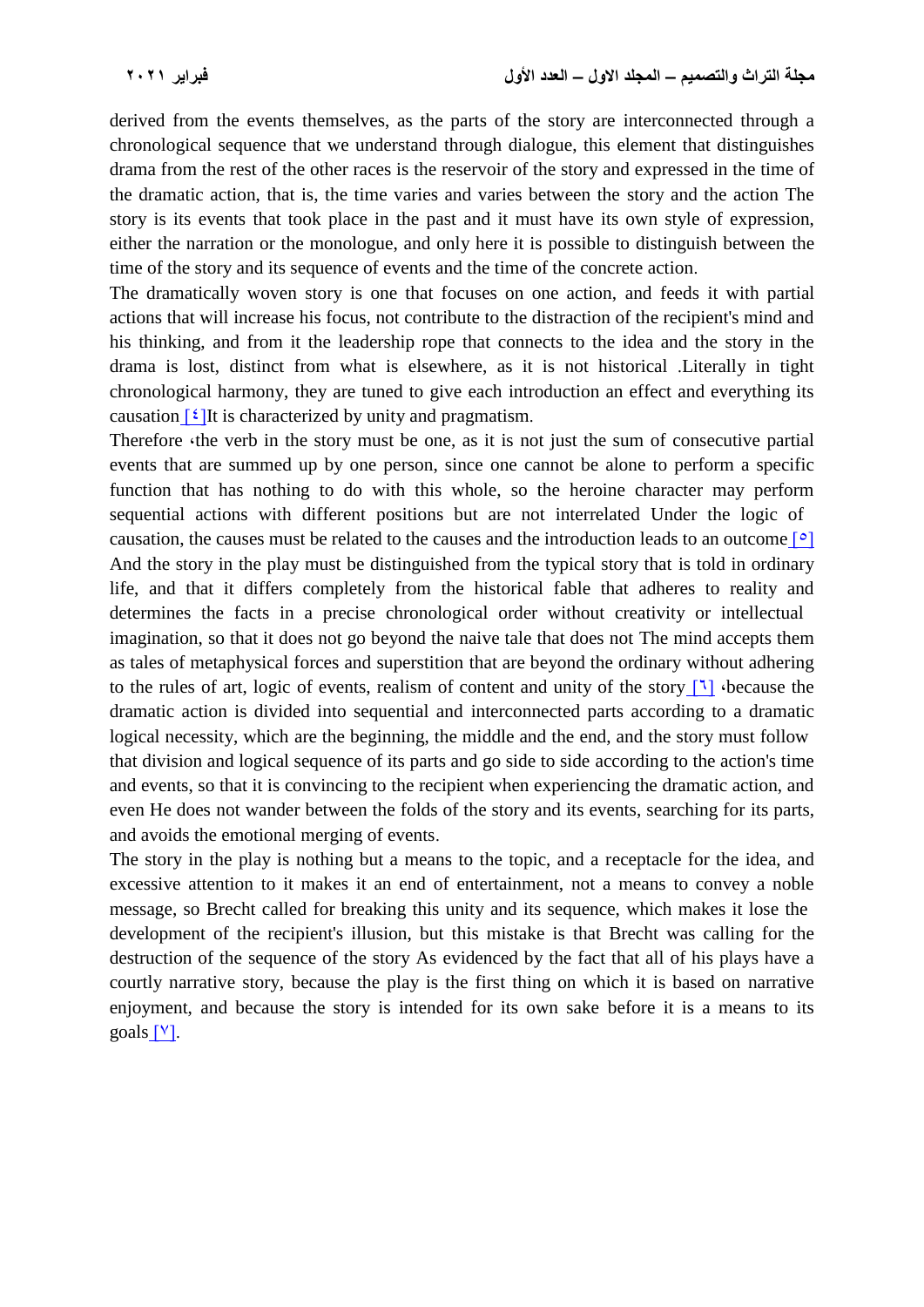## **3- The nature of the story and its function in the epic theater:**

The story in the epic theater took a different dimension than the one I was used to in dramatic theater, for it is a story that is narrated through the narrator in the presentation of the action leading to it, as it took place in the distant past not as in its occurrence but rather how it happened, and it is not a series of parts but rather an intermittent story in which the narration plays The role of defining it and separating its parts, and its expression does not take place in a dialogue style between the characters, but rather in a narrative  $\alpha$  descriptive and informative form, in an inconsistent structure in which there is no escalation of action and a growing conflict, without a complex based on the causation of the narrator performed, the climax in it is almost absent, and the emotional suspense is little What keeps the recipient away from the emotional experience and stirring up emotions.

The story for Brecht consists of contradictory elements and is subject to several possibilities, because it is linked to history to a large extent, and its formation depends on research and installation on the part of the character, the author and the receiver who collects the structure of the story in his mind and thought and matches it with reality  $[\lambda]$ .

The epic theater works to achieve alienation by cutting the parts of the story. Each scene is independent in itself and the story is hardly a homogeneous one, and "each scene maintains its own significance  $\cdot$  [9]" so that the author separates between the story of the play and the conscience of the recipient and so that the emotions that are led behind it are not aroused, such as wandering in the wilderness, and this is why we do not find in most of Brecht's works on a well-made play whose parts relate to each other. Simulation because the goals are contradictory, between Aristotelian cleansing and Brechtian alienation  $[1, 1]$ .

Gérard Genet believes that "Aristotle had no luck that" one of the advantages of narration over theatrical presentation is the ability to process more than one act that coincides with each other, but the narration should treat those actions sequentially  $[11]$ . And here Brecht agrees with his counterpart, Aristotle, as the story was the spirit of drama when he employed the narrator of the events, and his role in breaking the unity of the story and separating the scenes by re-telling what happened.

## **4- Employing the traditional story in the Algerian theater:**

Narration in the story is the common way to deliver it to the recipient's ears  $\alpha$  as through it the story and its events are presented, while the character who practically contributes to the events performs the narration function  $[11]$ . In other words, the narrator is the basis of the story, and through him we get to know the character, its manifestations and its actions, and the character cannot comment on the narrator, but it adopts a position towards the elements of the story, including the narrator, and since this study deals with the study of the impact of the epic in the story, I wanted to show where this The influence is through the play "Everyone and his judgment" by the son of Abd al-Rahman Kaki, which is originally a tale circulating in popular circles, enriched by praises at events and celebrations, and since the story in its simple concept is related to the Arab and Algerian peoples in particular, since childhood, what was used by The popular masses in Algerian society, and his attachment to the narrator (narrator) of stories, as Kaki did on the tongue of Steam.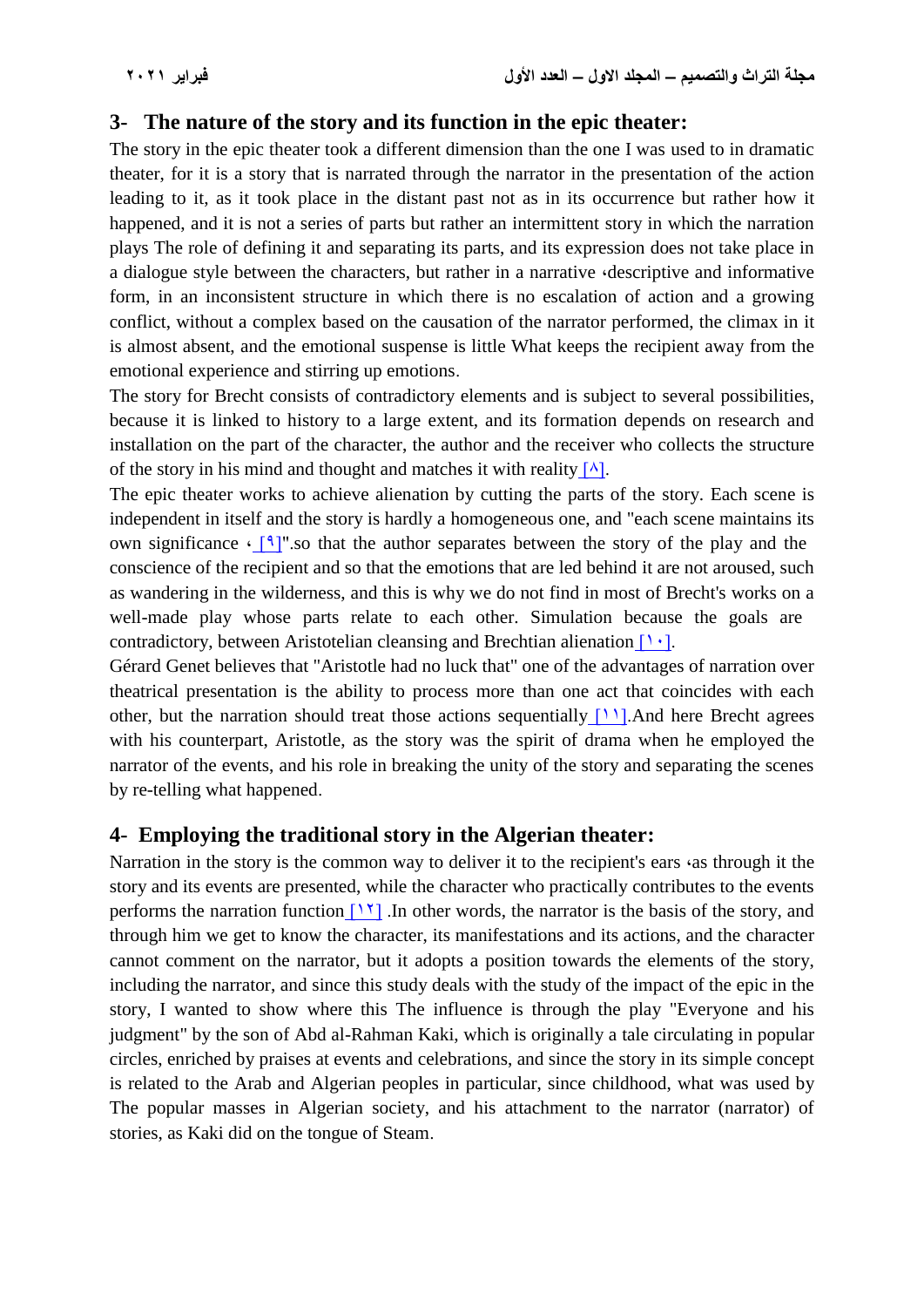Deal khaki With Heritage Arabi By resorting to The anecdote Popular Traded at The circles As popular at Play "all One And his rule, "which he composed khaki Year1966 , Which Popular story blogged in songs And poems Hair The Melthers $(1\tilde{r})$ .

Spin events the story On incident suicide A girl named "Al-Jawhar" after she was coerced On marriage From dealer rich And big at Age, add it's a Married By three women And it has them twelve Boy, and because The merchant Jabbour owns The C .Solomon "father The essence is Debtor Him for an amount Big, take advantage of This Envelope To impose his marriage by force . And it begins The play On Tongue "Steam" figure, which Offers events The play Before that Acting begins.

Steam: this One Cent Year Nor More, need Became Here, it was a leg old And close to bend  $\cdot$ is For children Has Tzina  $[*]$  It was he is The merchant Great at Medina, saffron next one To answer the ship, his money a lot ignorant Ghebina, who His money a lot snitch Manages?.

Congregation: Ahaj Otherwise Get married They said Lolin.

Steam: on This Thing My daughter Tale, pilgrim By little Twenty Dangerous, dangerous The first was him argument And he falsely, and dangers The next two Her heart Trade, lost faith and money  $\cdot$ And feeble start The anecdote  $[1 \, \xi]$ .

And front Threats Jabbour The old man The rich Forced father the essence to me Submission for him.

The pilgrim Jabbour [...] :then Love you I have a pedal man My aunt Mufti, son My aunt Policeman, the judge is called The son of My uncle And shackle Khadi The son of My aunt, and saint Dangerous Fry morning The good He smiled at me and from it Time Rani Has From Habibi, lo It was Shove We count you On Harness You say one word And call Ongdhat  $[1 \circ ]"$ 

 .And front This Situation The essence rushes towards Suicide After did not He can Her lover Saadi, the son of neighbors Help her.

Al-Bukhar :We will tell you the story of the essence. If you cooperate with me, I will tell you the story while you fill it in the songs[ $17$ ].

Following the story in the popular style is given through narration, and which the recipient knows is in the process of telling the story of a girl named al-Jawhar, gives it an aesthetic and artistic dimension, because the story is auditory that plays on the imagination side of the external dramatic space of the action time in the first place, and depends on the art of word and saying, where steam begins with narration Anecdote:

Steam **:** This is a year or a lot. The need is here. A young and close man was bending over, not having a son with a good man. He was a merchant, and he was the great merchant in the city. Saffron was the next he answered by the ship. His money is a lot and ignorant of the wrongdoing.  $[1 \text{y}].$ 

Through this narration of the beginning of the story, it becomes clear to us that the story of the essence is related and related to a man of an old man with abundant money and one of the largest merchants of the city who wants to seize the opportunity to marry her by force, and the narration here has summarized for us all the previous events and entered directly into the core of the story, and it began from where It became aggravated and reported by Sheikh Jabbour:

Jabbour :From the Hajj, my children, I am bored, and all that I have to meet with a binder, I have all been exhausted. I would like to marry Benint and build a house for her. [ $1\lambda$ ].

Sheikh Jabbour wanted to marry, and the first thing that came to his mind was a young girl who would marry her and build a house for her, because he was simply bored with his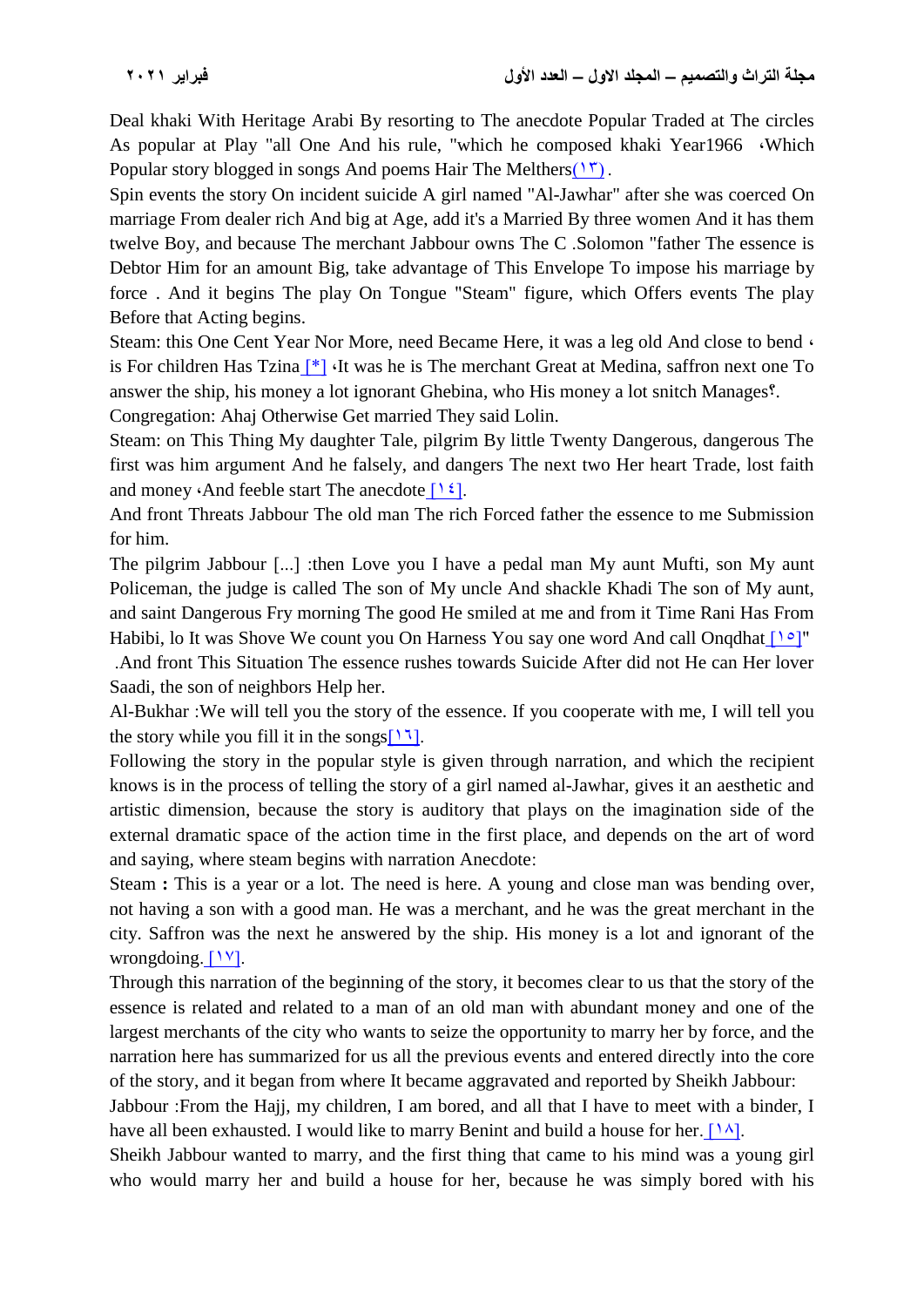previous life and performing the Hajj every year, and he followed the steam for us when Sheikh Jabour sermoned the essence of the daughter of Si Suleiman, as he assigned this task to Nkus where Says:

Steam :My lord Hajj Hamidi (Jabour) will eat on his money, if he sends you to Hajj Suleiman. See him, he knows what Walo says [...] and in this thing Solomon saw a concealment of more disappointment and worry, if the husband of his daughter is called short mouth, who is little This thing  $\cdot$ I don't see, is wrong.  $[19]$ ".

The narrator - the narrator of the story - explains Sheikh Habour's desire to sermon Al-Jawhar from her father Si Suleiman, who is powerless and powerless from Jabbour's influence, as it came to Steam that this thing no longer appears unfair in light of poverty and need, meaning that the story is in the epic theater It proceeds and develops parallel to the action, and is not implicit in the dialogue, but overt by the narrator who narrates it in a direct way to the ears of the recipient.

He wanted Kaki by employing the narrator, relying on narration as a method for embodying contradictory situations and situations  $[1]$ <sup>1</sup>. Because Si Suleiman could not confront and enter into conflict with Sheikh Jabbour to get him out of defeat and increase him humiliation and humiliation, because he is simply subject to Jabour's authority, because the house in which he lives and the wife of his property, Si Solomon cannot say the word no.

Steam :The poor and the vulgar are afraid. Neither their mentality nor their opinion is to help them. They feel the benefit in the blockage, and at night they think about tomorrow. [ $\{1\}$ ].

And because the play's story is based mainly on the essence and Hajj Jabbour, Kaki wanted the main act of the story to take place, by accepting the marriage of Si Suleiman, his daughter to Sheikh Jabour  $\cdot$  and steam summarized the events for us, saying:

Al-Bukhar :It is true, O Naqus, it is true. I have never won in this story other than love and wind, but this is the case of the one who is true to the story and love brings history. [ $\gamma$ ].

Kaki wanted the story to be carried by several characters, such as the bow and the steam (the narrator), and the inscriptions remained connected and pressing on Si Suleiman to marry the essence to Sheikh Jabbour, and the steam to comment on the story and convey developments through narration, and this is what the epic theater aims to break down the parts of the story into complex and many stories And also in order to clarify and summarize the story of the story in order to keep the mind of the recipient present, not integrated or sympathetic to the events and this is one of the characteristics of the epic as well, the more the narration, the less the story  $[11]$ .

Through the story of the essence of the girl of Shatt al-Bahr, it is clear that Kaki wanted, through the inclusion of the narrator and his reliance on the narrative style, to bring this story closer to the recipient and that such facts are possible, as narration is an expressive style of various action events, and although they are actually related, they are outside of it  $\lceil \frac{\gamma \xi}{2} \rceil$ . Consequently *the general act in the play's story is Jabour's insistence on marrying the* essence that incorporates other actions that complement him.

**Al -**Steam **: They** missed the husband of Jum'ah and Hajj Jabour, who wanted to love his wedding .We will tell you the situation in order to insist. I did not hear what you heard. Her wedding collapsed. After they brought her to the sea  $\cdot$ they made her dress up. The murderers made a mistake, where they were with her, Zgharat, and deliberately went to Bala'a. Zgharat returned from that time. Weeping, at some time for her wedding nests, they attended her death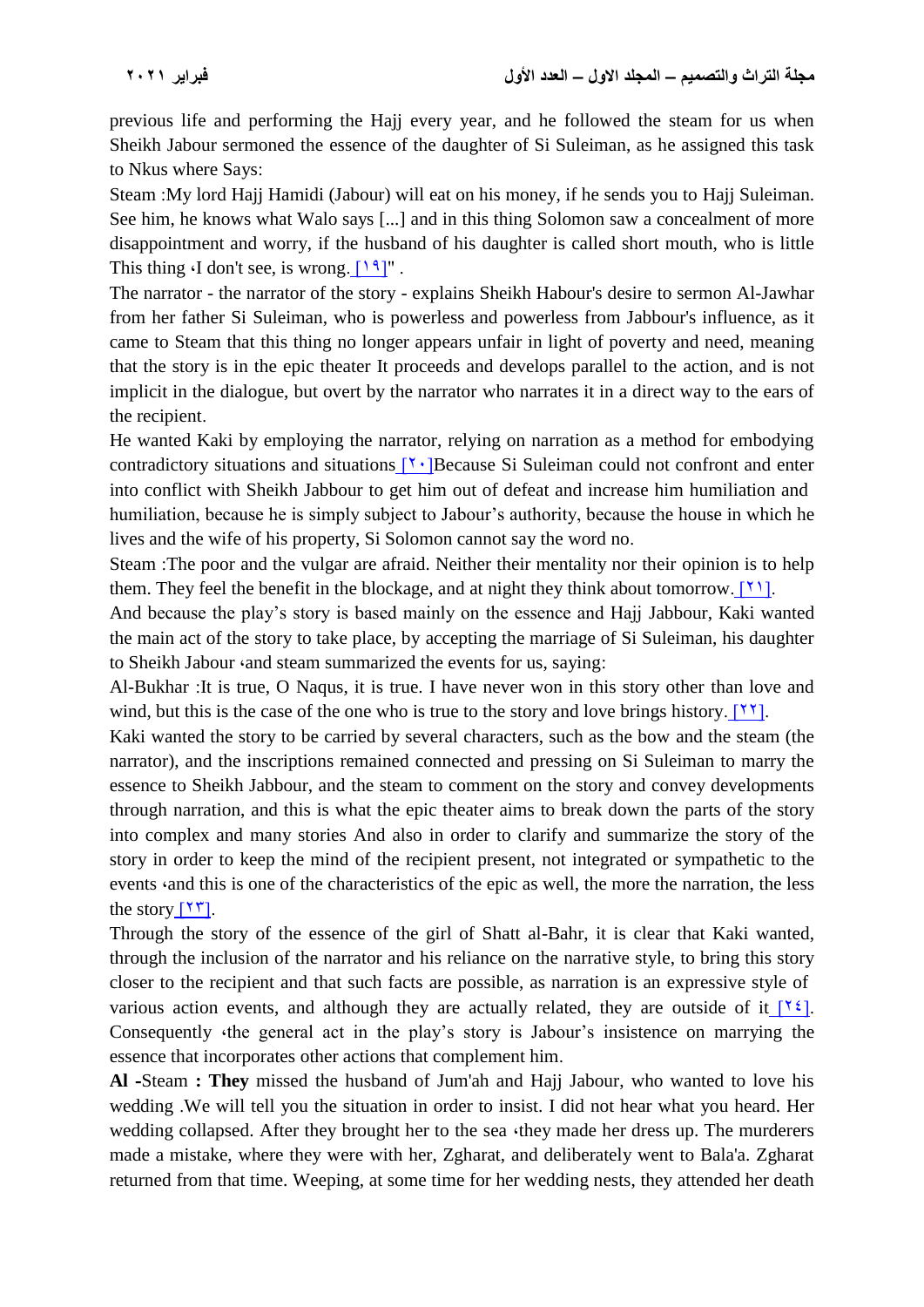nests. That night people chatted, Cain who deliberately wanted to die, and Cain who said her madness, because Jenna the praise here continues the story, but this is a story with a lesson and a reading, we imagine the invitation revolved by madness, and we see the sorrow See what i want  $[10]$ .

It is evident from the above, that Kaki wanted in this epic narrative method to focus on the action in the first story, the story of Jabour's marriage to the essence, and to move to another story of a mythical type in another world, because the suicide of the essence was not an ordinary suicide but rather it was hijacked by the jinn. And now she lives in their world, because the real public (the world of mankind) has wronged them and deprived her of her right to live like other girls and choose her groom, and through the steam narration of previous events and bringing the image of the story closer to the recipient, it becomes clear to us that Kaki wanted the recipient to know that he is in front of a theatrical story. And the narration moved from reality to fiction in order to break the illusion and divide the story into two separate tales. This fracture is one of the peculiarities of the epic method Albrichti on which Kaki also relied.

A song is seen The pedestals Folkloric Also Origin The story according to Khaki Through steam which was lead to In weddings about" essence Girl Shatt The sea "and that she was -at Its origin the first Fairy tale- resulting in khaki When inspired to me addition an item Technical else Exemplary at Fiction and Legend, which The dream transforms to me Fact and who Makes the girl the essence Which Commit suicide a night Her wedding, she returns to me Life To attend a trial Jabbour The old man, at the realm of the jinn.

"Steam **:** Naqus forced him a poor student, but what he knows, no jean is running, no jean will fly, no one who is satisfied, who has the danger of the poor one has good, guided you to go to the jinn when he is madness. What he has even the fate is full  $[1, 2]$  "...

After the ebb and flow of the essence suicide incident, Jabbour assigned Nkous to discover the secret of the departure of the essence, and in turn, one of the priests was investigating the matter and the jinn had to file a lawsuit with the Jinn Judicial Council, and it became clear that the jinn are divided into the jinn of the earth, the heaven of the sky and the sea, and the matter of the essence with the jinn of the sea and no jinn entered So earth .

Since these stories about the jinn and the charlatans are based on heritage and popular customs, Kaki wanted through his story to convey a message that these myths, such as the use of the jinn to find out the unseen and resort to charlatans and witches *are nothing but a waste* of time and a departure from religion and religion, and they must be fought and eliminated .

Kaki's use of narration in the story of Al-Jawhar, Shatt Al-Bahr was successful to a large extent due to the dependence of the story on its basis on the story of the storytelling court  $[1 \text{y}]$ ,But this ruling remains in the field of epic theater, but if we look at it technically and dramatically, the story in the play follows the act  $\cdot$  and ends with its end.

#### **4-1- Narrator , the heritage character:**

I found the narrator's character In Greece, it is represented by the recitation of Homer poems, a character associated with human culture throughout all ages .As for the Arabs, the narrators used to tell Poetry And sermons In the markets, and no Still the narrator Present at Minded Lots From People  $\cdot$ but And moving at Their feelings and emotions  $\cdot$  From During His method at a novel Accidents And listed it On The audience, has Enter Narrator The stage As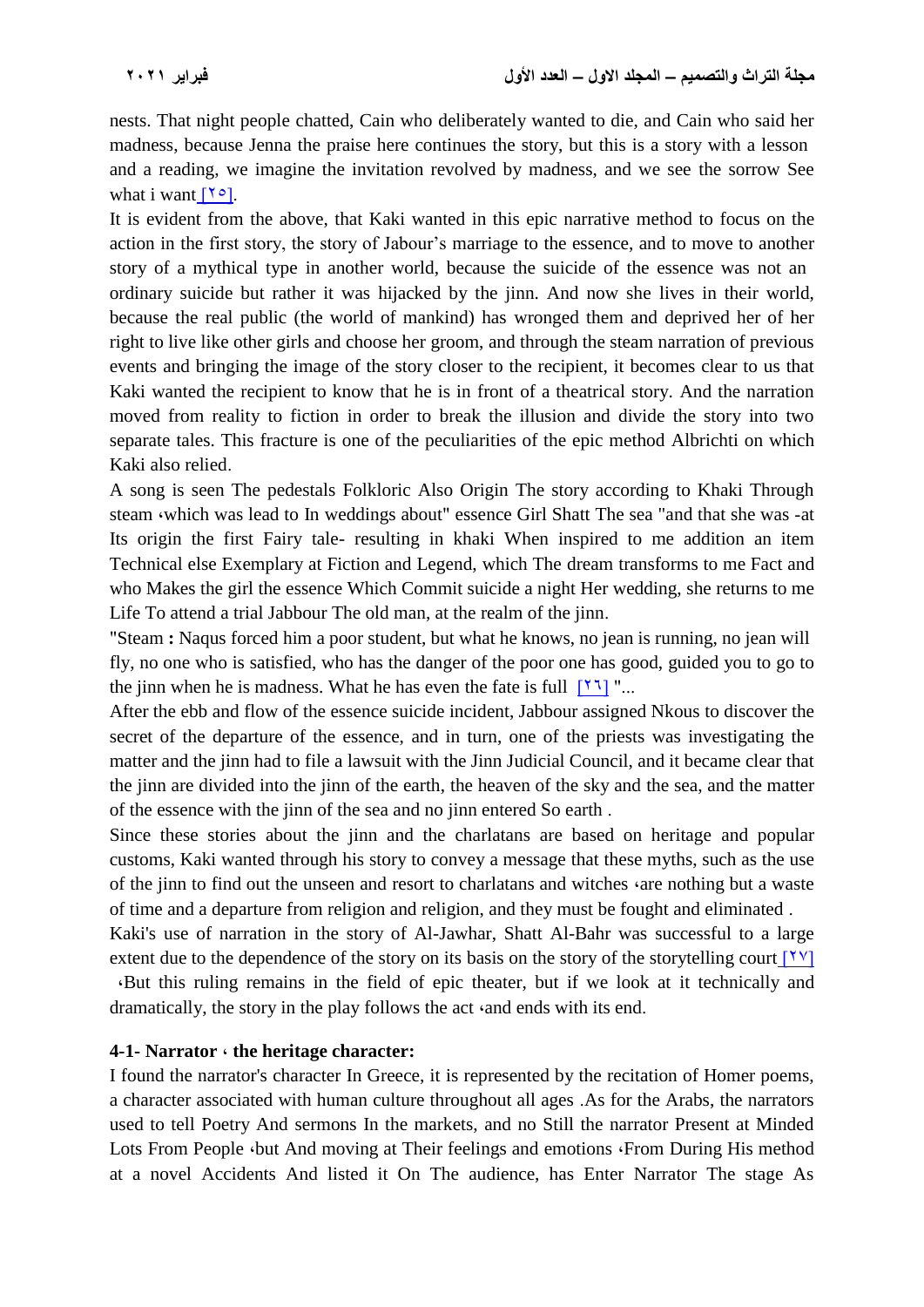Technique help On Narrative Accidents *addition* to me Being A reference Heritage attracts Spectator, pulls up His attention The narrator at The stage "Character get up By commenting Narrative Direct in Display Theatrical and based Directing This comment Basically to me The audience ,And plays the narrator Role Representative to me side Comment, have No Play.  $[Y^{\lambda}]''$ 

that The reasons Recruit the narrator at Stage The ring is Pursuit the permanent To attract Attention To spectators Arab, and involve him at The play, by getting close Of heritage And benefit From His techniques at Theater, though Was using the narrator Emerged First at The stage Albrecht, this is No Means it's a Became A foreign technique, "the narrator Not heresy And not Tactical It is an importer, but he is Form From shapes the performance Pdf in Heritage [19].

It boils down Careers the narrator at:

- Investigation Westernization And break Delusive.
- Narrative accidents long No Could Personify it On The stage.
- Investigation Connectivity between the past And present And the future.
- Submit Two descriptions internal And outside For the characters.
- Transfer Thoughts The author And his visions.

Express Opinion and criticism What Being  $\cdot$ but Object to it and submit Solutions Alternative.  $[1, 1]$ "

Limited role the narrator  $\Phi$  in submission Characters The play and give idea About her qualities External and their emotions Interior, as get up Narrated Accidents, connectivity the past And present.

#### **4-2- The narrator with Abd al-Rahman Walad Kaki:**

did not Out Use Stage the ring For the narrator Much About Course Traditional He is Chronicle, Connect Between accidents the past And present, presents accidents the past With a straightforward narration, it is Technique Check broke down Delusive, and give Opportunity to discuss Things, namely Close From Sentiment and feeling Spectator Arab, aims Khaki to joy Technical Which Roll it up Arab spectator, and this is what we find in a play "Each One And his judgment In the form of Steam who get up Role the narrator:

-**Steam** : Ha For incense.

-**Congregation** : Elly cense Returns Lined.

-**Steam** : Ha For incense.

- **Group** : Elly Evaporates Go down on him Striae.
- -**Steam** : Ha For incense.
- -**community1** :Enough for us From Incense.

-**Group 2** : and its benefit.

-**community3** :We talked tale.

-**community4** :without From Multiply From Braque Allah in you.

-**community5** :without Advantage.

-**Steam** : We talk to you tale The essence, as Cooperate with me I am We tell it And you Represent it in The riches Shut up With me, I am at paddle the narrator We talk The anecdote.

**-Congregation** : I talk  $\cdot$ Tell Rana With you  $\lceil \cdot \cdot \rceil$ .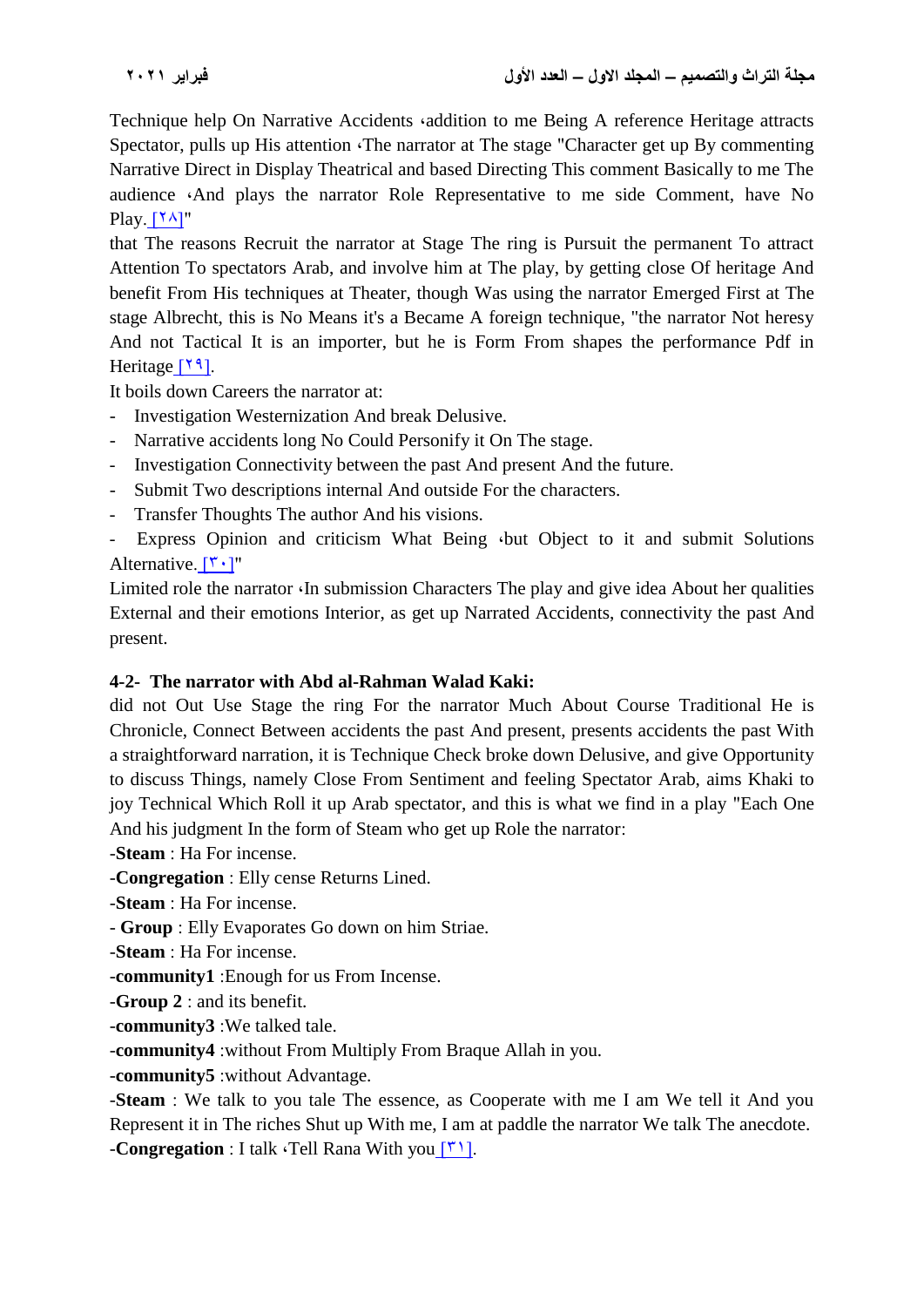And kicks off Then the narrator Lists Beginnings Anecdote to complete Her representation The actors On Al-Khashaba, and with this we find Khaki may be Shattered The wall Fourth, to feel receiver that this is The anecdote Just Charade Performed by actors On the run.

Nor Confined Task the narrator On Narrative Events  $\Delta$ -And explain The past is even Take Attitude critic (Dialogue Theatrical characters And criticize Her actions .He is Enters Solid Accidents And engages The characters, then Separates up About her to submit Accidents Coming or To comment On Accidents Ended  $\alpha$  as such at Dialogue next one Which Take part in it Steam (Narrator) and who Spins between Jabbour the man The old man And arcuate And Solomon The father of the essence.

**Jabbour** : Conn Says No, we will get along On The house and on Dirhams Elly Their predecessor to him.

**Steam** : to whom She reads Zabork O David, and above torture at Your soul O arcos?

**Solomon** : Listen O bow You are Rak Says at This talk at sir The pilgrim Walker I am...I am what I said Waloo.

**Us** : Amalie Rak Met Give it to him?

**Jabbour** : Conn Says No, get it out From Dar Wardley Drahami, if he were selling his bag and his pants.

**Steam** : sir The pilgrim Hamidi Eat On His money *if Send you At The pilgrim Sulaiman Rah* Knowing

What he says Wallowa.

**Solomon** : Anchov Yamaha And Rana We returned him Ahh.

**Steam** : And in This Thing The pilgrim Sulaiman Rah Sewing More on him Gene And carefree, if a husband His daughter is called Shortage Mouth (Little (poor (This Thing Pawn) Ibanle unfairness.  $[17]''$ 

And finally Could To say That The kaki experience makes it unique And originality Farida And distinct Where he managed to Exceed Stalemate And modernization Pseudo Which Printed out Watching Previously, it was is found at the ring Original models derive Of which His theater Popular 'To look About Stage Establish verb And binary Originality and contemporary and on the ring As a verb Collective contains On memory Collective .

# **4- The role of the heritage theater in tourism advertising:**

• The role of the traditional theater in publicizing the local character, customs and traditions of Algeria, by employing popular songs that were performed by old men of villages and cities. • The role of the Ring Theater Festival, which is held every year in Mostaganem, in marketing

the phenomenon of the ring theater and its role in the artistic and even tourism movement.

• The importance of theater in delivering the loop that takes place in the markets to the stage in an attempt to publicize it and spread its artistic and cultural contents and its different orientations and ideas.

• The role of the stage in the theatrical stage in highlighting the people's livelihood reality by depicting the vivid and vivid aspects of heritage in reality. With showing the hidden through the technical image.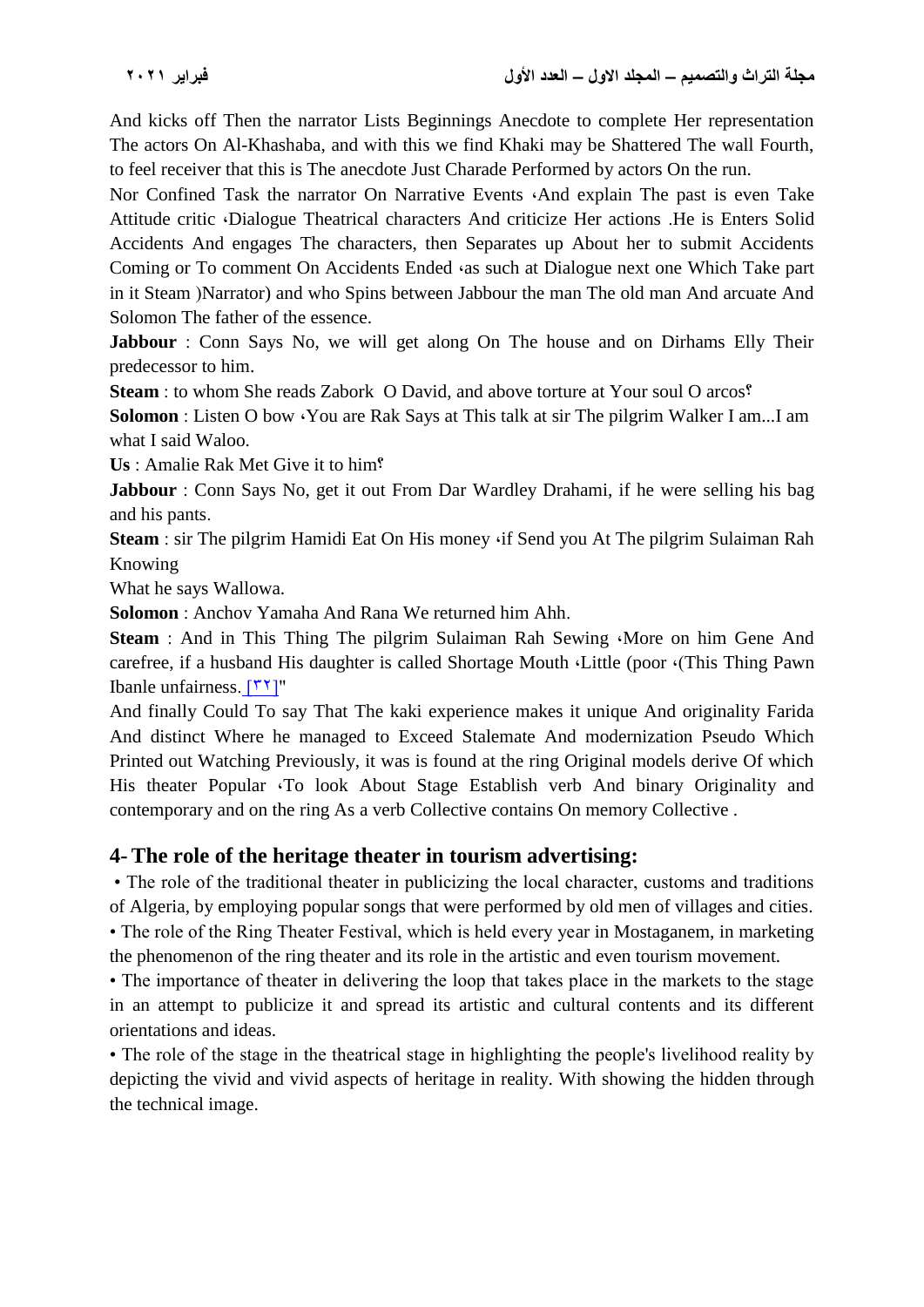## **5- Conclusion**:

The bottom line ;The claim that the narrator is the origin and source of the story in the play is never based on objectivity, and saying that the narration is closest to Arab taste than the dramatic composition needs to be adjusted and reconsidered  $\lceil \nabla \cdot \nabla \rceil$ . And the story in the play is intended for its own sake and is not a means for its goals, because the play is the only art that brings people together *around a story they receive with their full conscience*, and the narrative style in the story is nothing but a means of reporting and reaching the goal in a consistent and logical form in the general construction For the play, and if there is a lot of narration, the story tells, and the theater becomes a novel in which you cannot get out of the cage of papers and into the living world that is the stage.

Also the claim that the epic approach wanted to break the unity of the story in order to break the illusion, contradicts the mission of this theater to incite change and the prevalence of these illusions, means that "the noble idea that was behind determining the construction of the Arab theater in the second half of the twentieth century and throughout the Arab world, mixed it with A great delusion about the story in the theater  $[\tilde{\mathbf{v}}^{\xi}]$ ". However, from another perspective and reached by Aristotle, the story is the act practiced by people who do and establish relations among themselves, weaving them and developing with them, thus intertwining and complicating according to their own logic .

The story is based on the saying (the speech : (That is, in a formulation that we do not see the story except with it, and this saying is the narration and this means the presence of a narrator of the story, as it necessitates the necessity of a recipient, and the important here is not the sum of the events that occurred but the way of their narration, and since the story in the drama is not embodied on the stage, it is only at the level of the text It is combined with saying 'That is, there is no existence for a story without a narration, nor for a narration without a story  $\lceil \zeta \rceil$ ,because narration is the mechanism for investing the story in drama.

The conflicting opinions about the concept of the story and the effect of the narration on it is an ongoing debate, because the story is associated with the narration, and the fact that it does not appear in the drama except through the writer's text, and thus it is an embodiment of his ideas and opinions about the text, and the story in the play is that general introduction to it. During it, we get acquainted with the idea of the play, its theme, the heroine and other public figures, and consequently the general act of it and the obstacles that stand before him and prevent the completion of his job and purpose, so the hero resorts to many ways to confront this conflict, which requires a solution in the end that must be justified and inevitable.

Means This - Before Each Thing And after Each Thing -that The tale in The play is an element Basic And original And on the writer Theatrical - if want that is being Successful -To give Each care at Submit The anecdote the beautiful The seductress

## **References:**

'ahmad bywd: almasrah aljazayiriu nasha'ath watatawuruh min 1926 1989 , manshurat altabyiyn aljahizia .1998 , s 31.

-yanzur , eabd alfattah euthman , bina' alriwayat , m s , s 43.

-yanzur , 'ahmad saqr , tawzif alturath alshaebii fi almasrah alearabii , m s , s 105.

-yanzur , stywart krifsh , stywart krifsh , sinaeatan almasrahiat , m s , s 29.